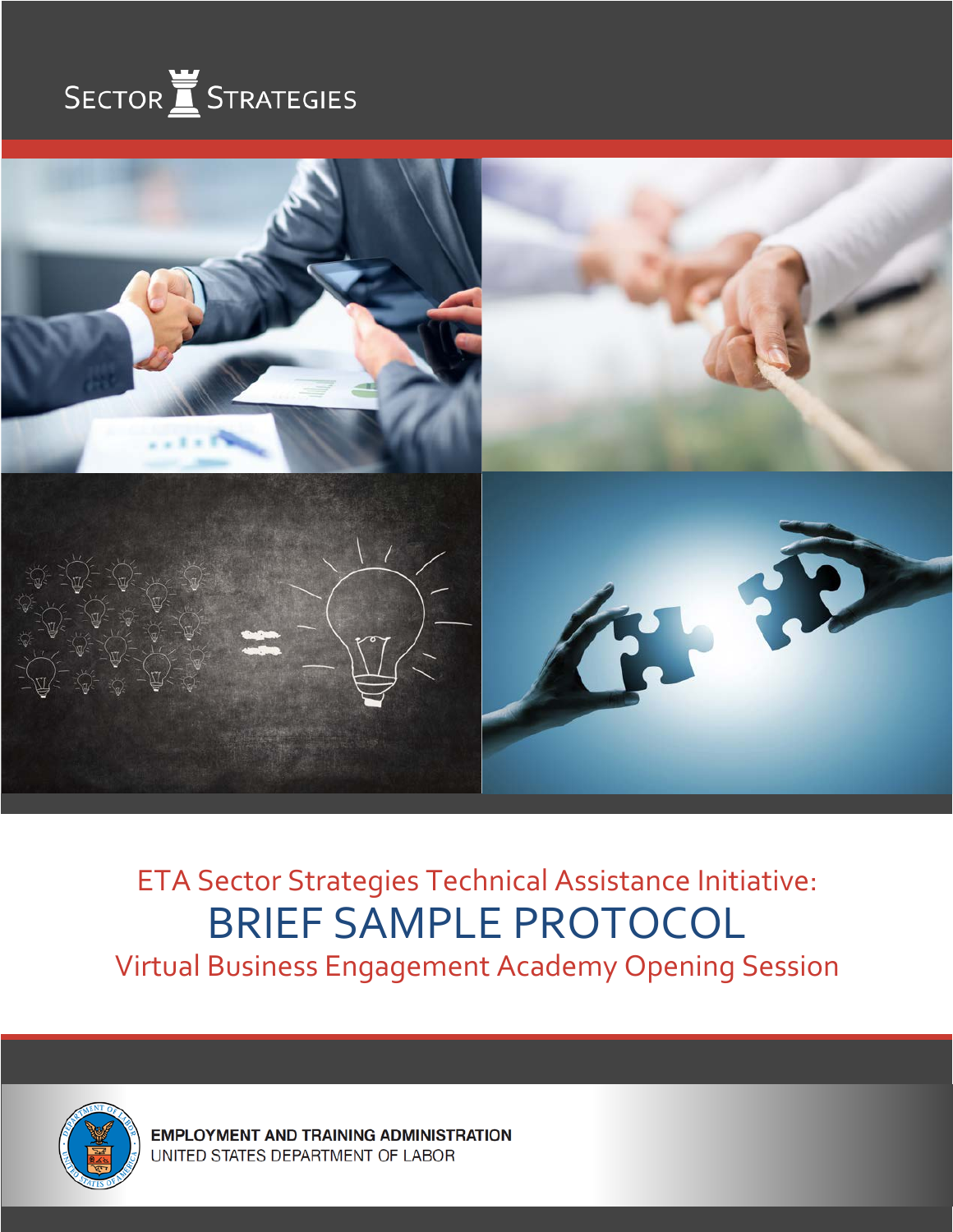

# ETA Sector Strategies Technical Assistance Initiative: VIRTUAL BUSINESS ENGAGEMENT ACADEMY OPENING SESSION Mock Industry Meeting

### **SAMPLE PROTOCOL**

### **INDUSTRY MEETING THIS DOCUMENT IS INTENDED AS A BASIC INTRODUCTORY PRIMER ON FACILITATING A SECTOR PARTNERSHIP MEETING. THE INFORMATION IS SET AS A SAMPLE FOR THE VIRTUAL BUSINESS ENGAGEMENT ACADEMY'S OPENING MOCK**

### **Why are we bringing together business leaders, along with partners from workforce, education, economic, and community development around a series of industry sector meetings?**

To provide a return on investment for employer participation in this effort through the development of a talent pipeline (why employers are here), to validate current qualitative and quantitative data findings regarding the industry (what the workforce needs are), to gather additional information to inform a sector project (how workforce needs might be addressed), and to gather information regarding the prioritization of activities to address business needs (when solutions might be provided, or urgency of need).

### **Whom should I invite? (for more information, make sure to attend Core Session 2, or download the recording and presentation after the event)**

 meetings, you may want to consider selecting employers which represent large, medium-sized, and small This will vary significantly based on the industry as well as the region. If this is a first round of these companies, with representation from primary industry sub-sectors, and representing a geographical cross-section (if this is a regional or state-wide initiative). Understanding the diversity of issues prevalent within an individual industry will provide you with a better idea of the needs across organizational types.

The occupational categories of individuals to be invited to be participants will vary based on the needs of the specific industry you are addressing, and the size of the company, but may include:

- **EO**, President, or General Manager
- ◆ Director of Human Resources or Workforce Development

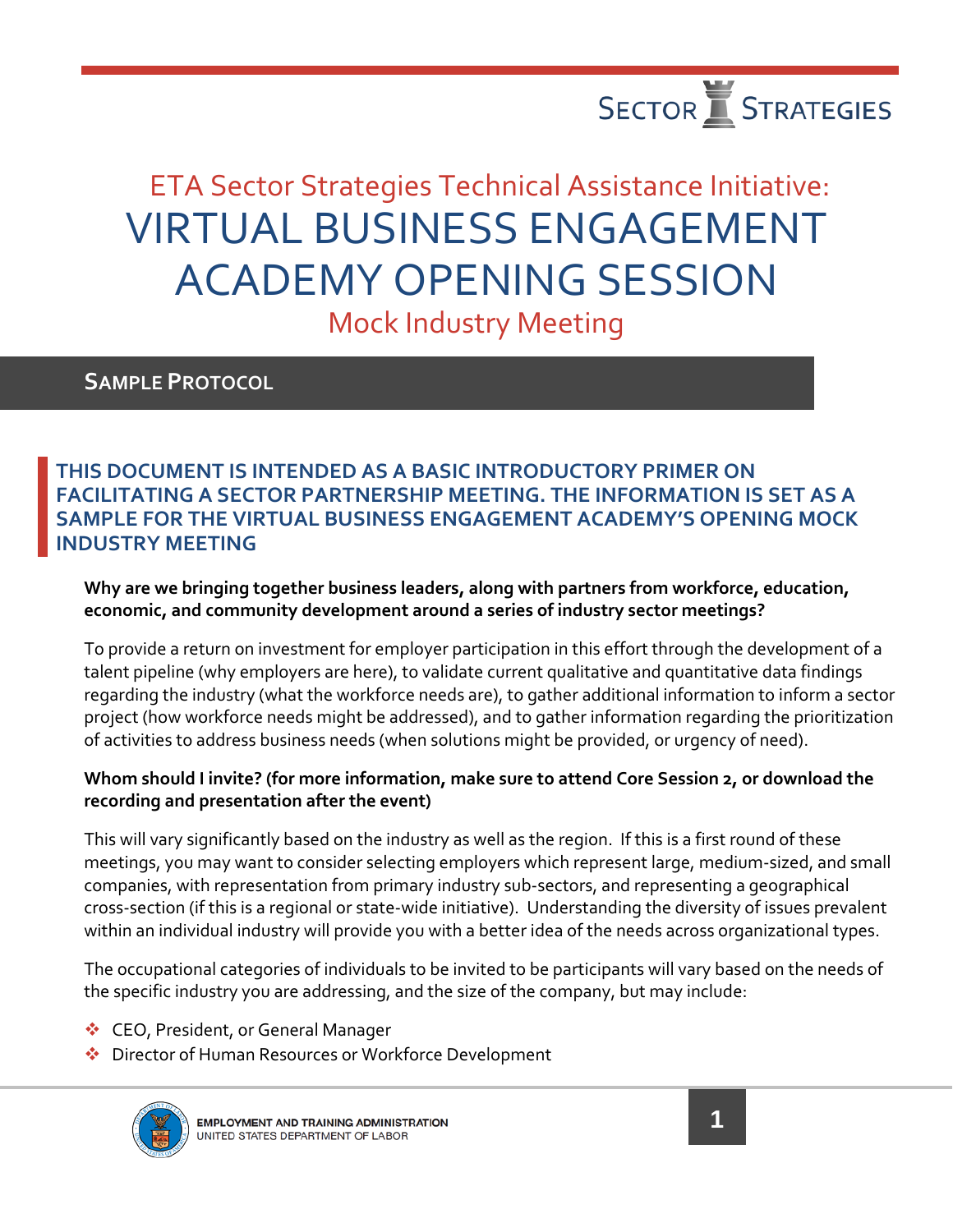

- ❖ Key Operations Managers
- ❖ Frontline Managers

### **What if workforce, education, community, and economic development partners want to attend the meeting with employers?**

Partner organizations may want to be invited to hear directly from employers. This should be with much thought and planning ahead of time. Often, the goal of a first meeting like this is to hear from employers, not to have partners propose solutions. The goal is for the voices of the business to be heard. There should be a follow up meeting of partners to discuss their response to what we hear from employers.

The primary speaking roles at the table should include the employer and the facilitator. Representatives from the board, labor, education, industry-specific associations, not-for-profits, and local government may be invited on a case by case basis depending upon industry connections. This meeting is planned for the purpose of gathering information, in the format of a focus group, the nature of which is included in the following protocol.<br>You may also want to consider providing an opportunity for networking after the meeting.

#### **What should be shared with employers before the meeting?**

You will want the business leaders to have a clear idea of how they will spend their time, and what they can expect from the meeting. You may want to consider sharing the following at least a week in advance:

- ◆ 1-2-page document with an overview of the initiative, purpose of the employer meeting, and ROI for this meeting
- $\cdot \cdot$  3-5-page document on the industry (for more information, see sample data packet for the Opening Session)
	- $\triangleright$  Quantitative background summary of data on industry and occupations (provided by Labor or other data partner – but make sure to only use a consistent source for your data)
	- $\triangleright$  Qualitative summary of what you believe to be key industry challenges, subsector areas of focus, and possible projects planned or inventory of industry related projects already being implemented
- $\cdot$  List of questions you will plan to ask them

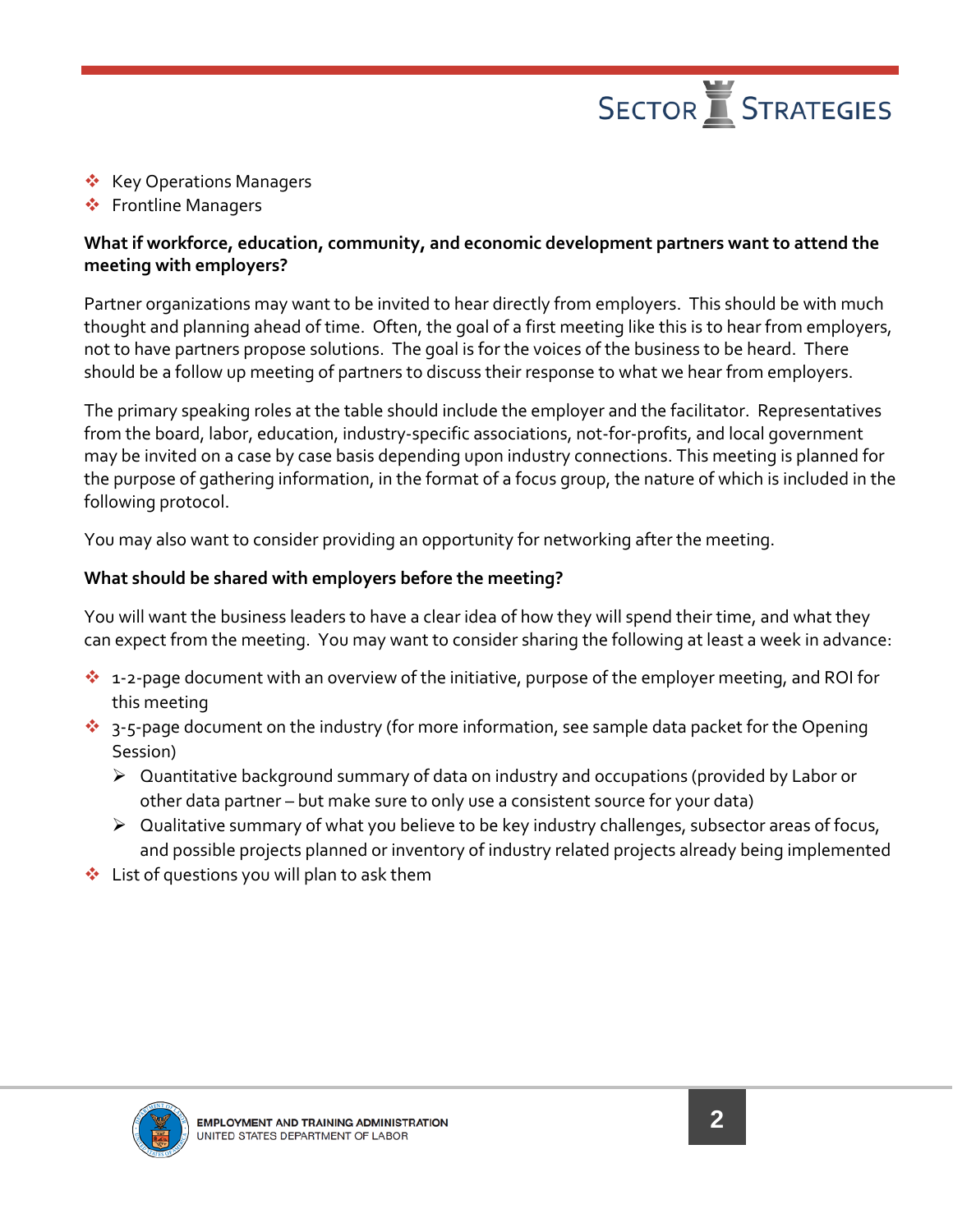

## WHAT HAPPENS DURING THE MEETING?

### **Sample Meeting Agenda**

- **❖** Welcome and introductions
- $\triangleleft$  Old business recap on last meeting
	- $\triangleright$  This is your opportunity to reinforce any conclusions or agreements the group came to in the last meeting
	- $\triangleright$  This is also where you can discuss the progress you have made, and the follow up on items you promised to the group, and give new members a clear sense of where the group is, and the direction you are all going
- What does the industry look like today? (industry data deck sent prior to meeting)
	- $\triangleright$  This is an opportunity to share not only the quantitative data you have identified from partners about what has happened in the past with regard to occupational changes, but also any information you have gathered directly from employers about what is happening in the present with current and projected future demand
- **Industry needs discovery discussion** 
	- $\triangleright$  This is where you want to make sure that you are truly listening to employers about their needs.<br>Make sure you have informed employers of what to expect prior to entering the meeting
- ❖ Synthesize key learnings
	- $\triangleright$  This is where you can draw linkages between what different members have said, and clarify any possible points of confusion or differences of opinion
- ◆ Next steps and next meeting
	- $\triangleright$  This is how you convey that this is an ongoing effort, not just a project, and provide a commitment to action prior to leaving the room. This is where you make a commitment to create some sort of value to ensure ongoing participation by the members
- **◆** Meeting adjourned

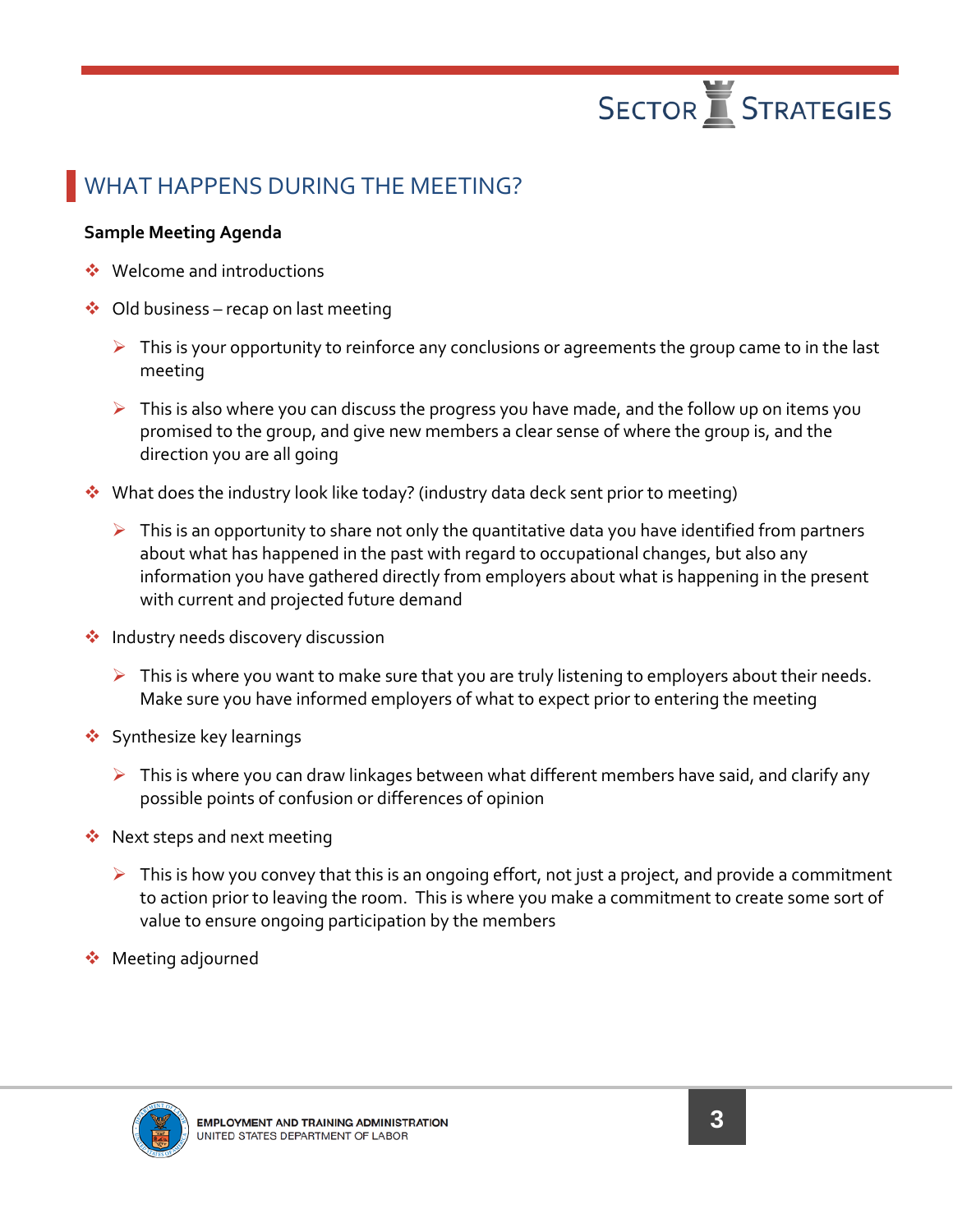

### **Possible Questions for Industry Needs Discovery Discussion**

Make sure the business leaders know what the questions will be before they arrive. Consider segmenting your questions into a logical progression. A proposed sample is below.

**Workforce Challenges** - Review of Current State Information (Presentation of highlights of 2-page document sent to employers prior to meeting.)

- $\cdot$  Is there anything that stands out to you as being incorrect in the industry summary document provided to you?
- What is missing from this document? (see guided questions below)

### **Hiring needs and challenges** - Guided Discussion

- others? What do you see as key industry trends driving the short and long-term demand for workers in your region? Will these changes affect all categories of employment equally or some more or less than
- What workforce or economic challenges to you see as key obstacles to creating a more robust hiring environment? (Probe for regulatory constraints, lack of a qualified pipeline of employees, permanent/temporary hiring challenges)
- What do you consider to be the "new normal" with respect to your workforce? (Probe for the need for employees with different skill sets, advanced education or training, employees working remotely, or a contract basis, or part-time)
- ◆ What role do you see educational institutions playing in the delivery of occupation specific training, or industry recognized certifications or credentials? (Probe for what certifications and degrees are needed that are not included in the introductory document)

#### **Solution Finding Questions**

- What other topics / issues should be further addressed in a strategic plan for talent pipeline development for workforce and education for your industry?
- training, on the job training, tax credits, and other options such as registered apprenticeships?) ◆ How can (this intermediary organization) forge a stronger partnership with your company and your industry, and what specific initiatives should we consider undertaking to build that partnership? (Probe for: What is your sense for the incentives that government provides related to customized